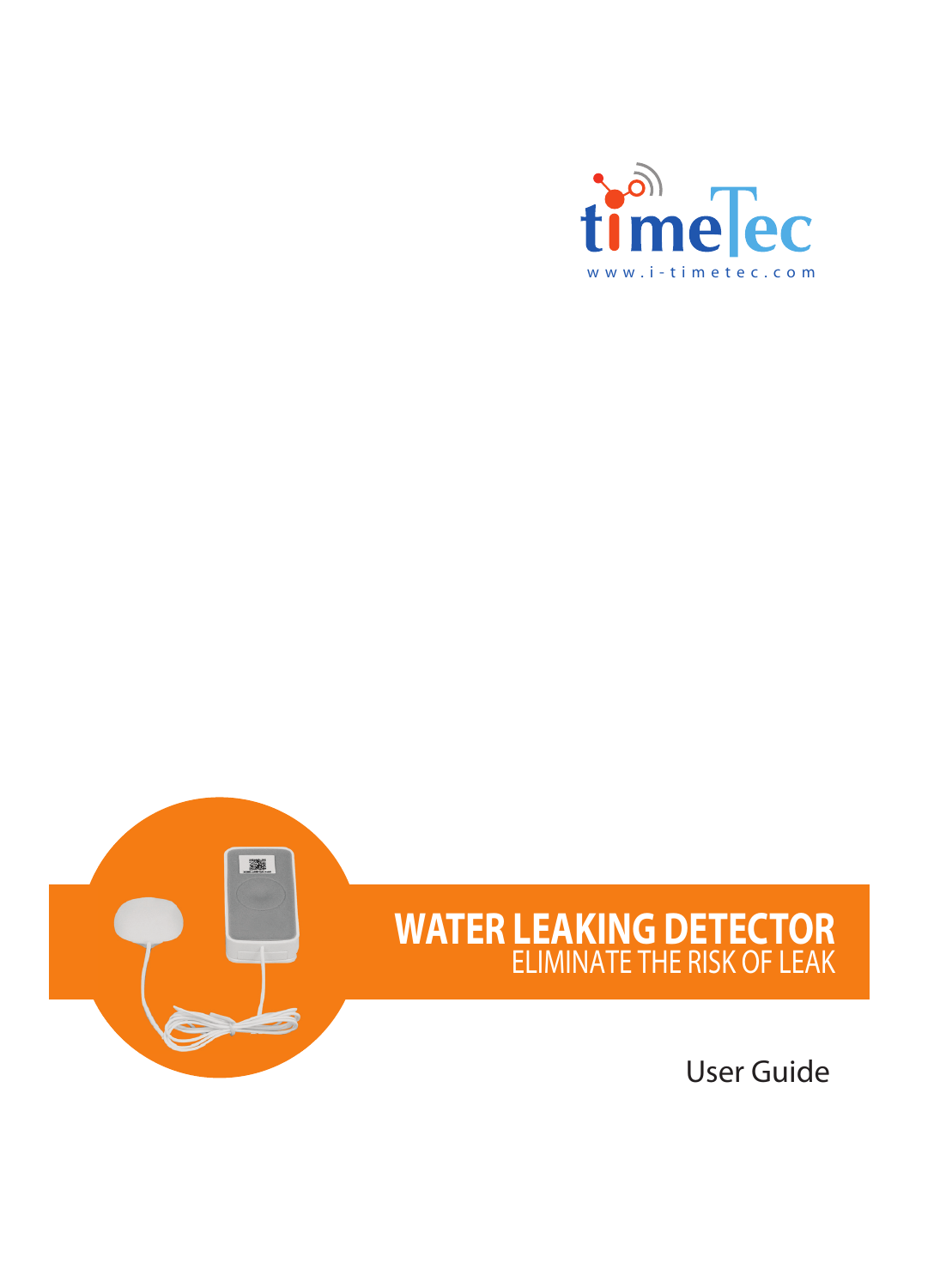

### INTRODUCTION



**TimeTec Water Leak Detector** uses the wireless Zigbee technology, with extra-low power consumption that prolongs the battery lifespan. Its detached design for detector and sensor aims to prevent product damage under a high humidity environment. It is recommended to place the detector at the basement, machine room, guesthouse, water tower, reservoir, pool, swimming pool, kitchen and toilet. With its high accuracy and hypersensitive sensor, this detector is efficient in detecting water leakage, overflow or overshot water level. Users will be notified via i-TimeTec App when any damaging leaks occur.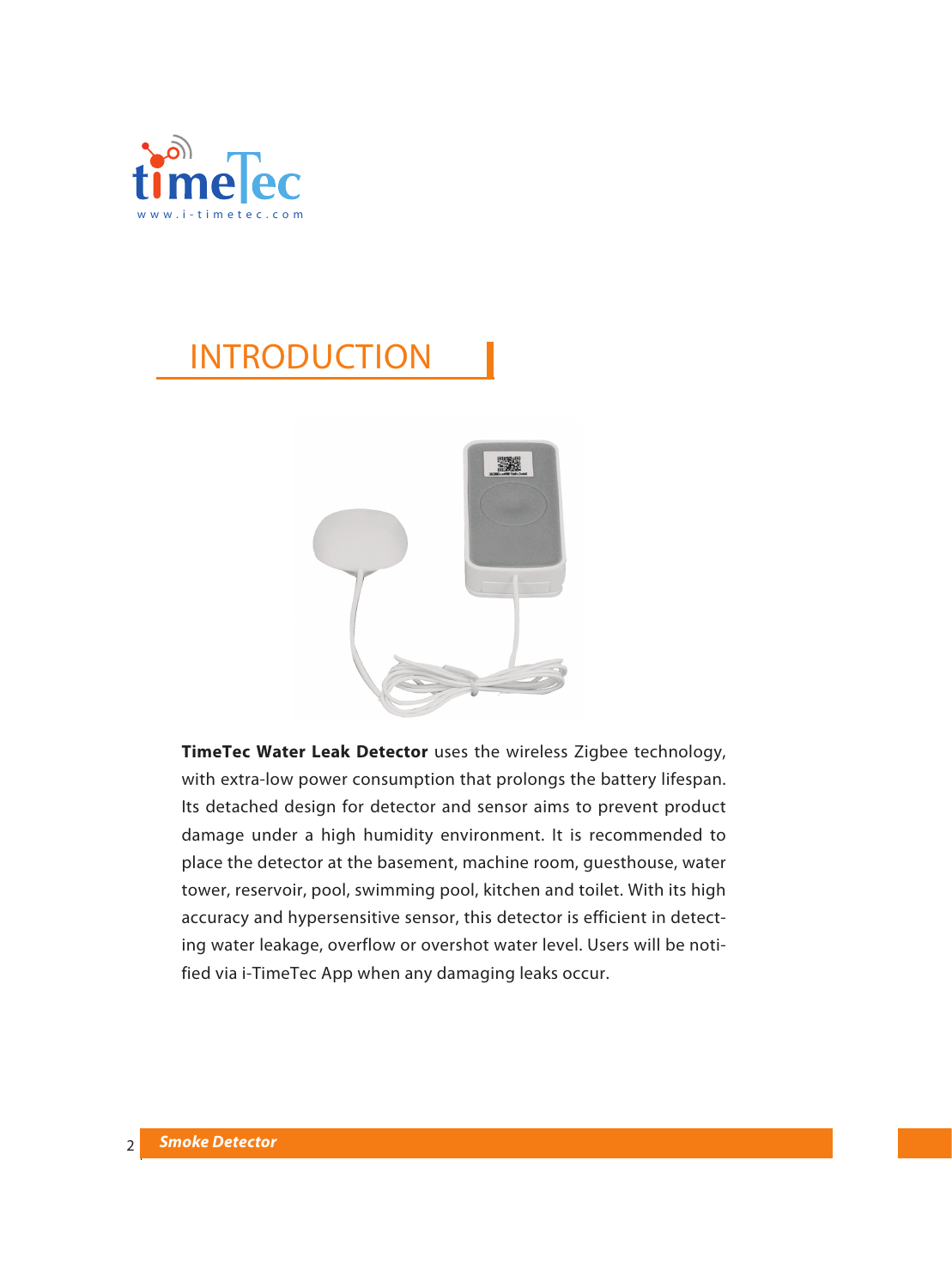

## TECHNICAL SPECIFICATION

Detector Size:60\*30\*12.5mm Sensor Size: 28.3\*26.5\*12.2mm Working Temperature: -15C - +60C Working Voltage: DC3V(One CR2450 Button Battery) Standby Current: ≤10uA Alarm Current: ≤30mA Wireless Communication Protocol: Zigbee Communication Coverage: ≤ 15m (without barrier) Ambient Temperature: Maximum 95%RH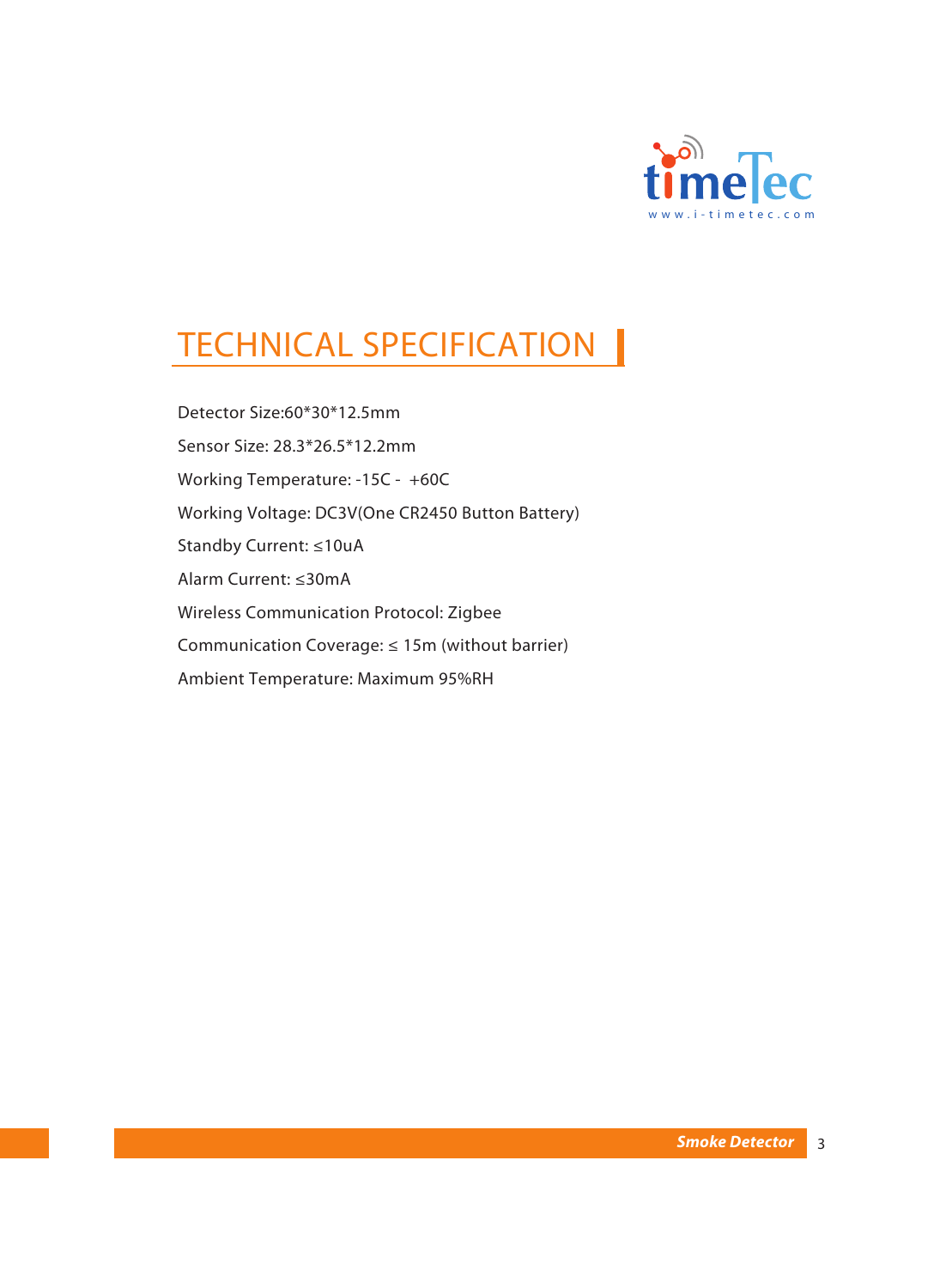

# **INSTRUCTION**

- 1. Install the TimeTec Water Leak Detector at places that have a higher risk of water leakage.
- 2. Do not place the Detector at places that are shrouded with soot and water vapour.
- 3. Do not install the Detector at places that have been submerged in water.

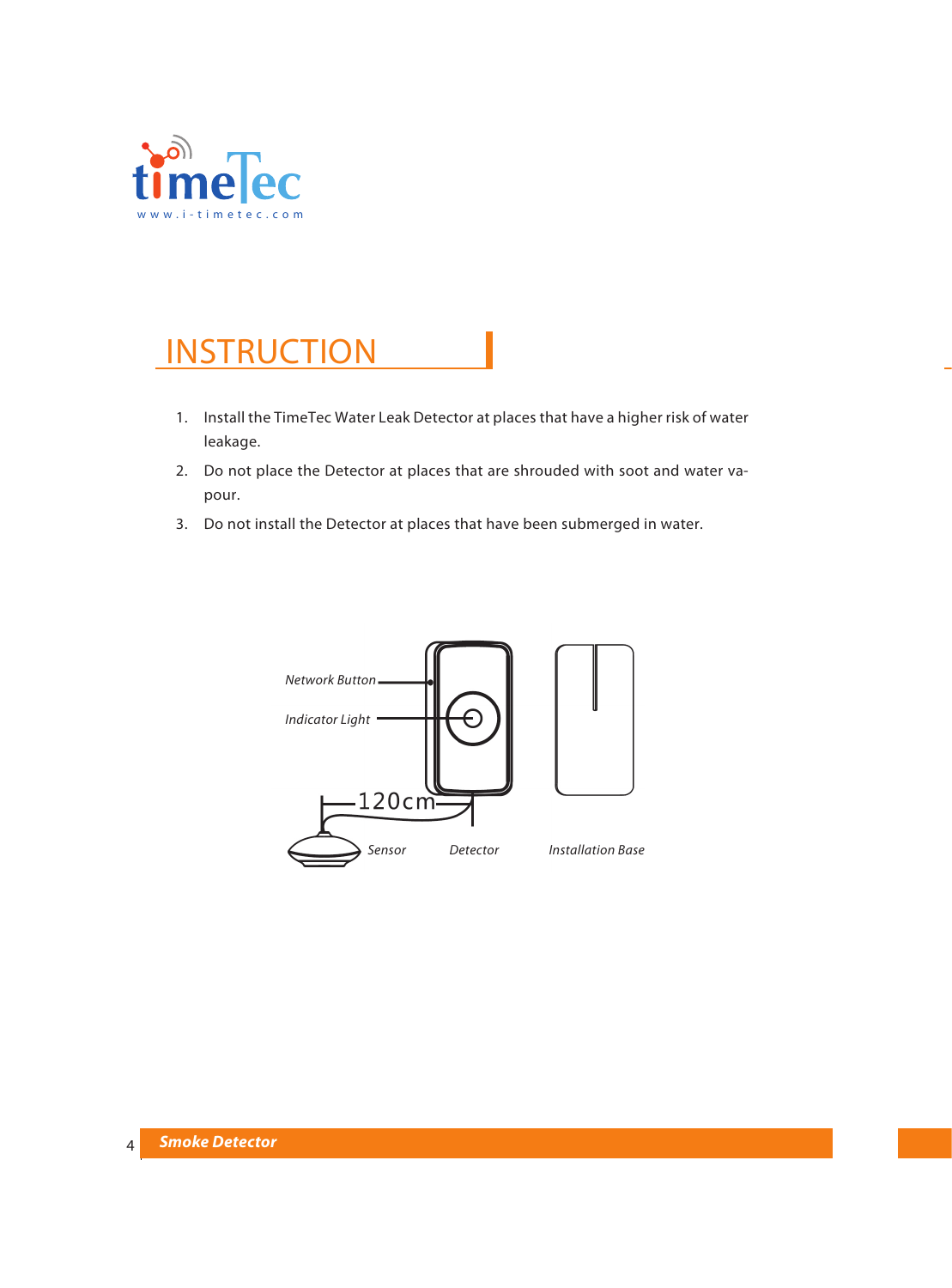

## INSTALLATION OVERVIEW

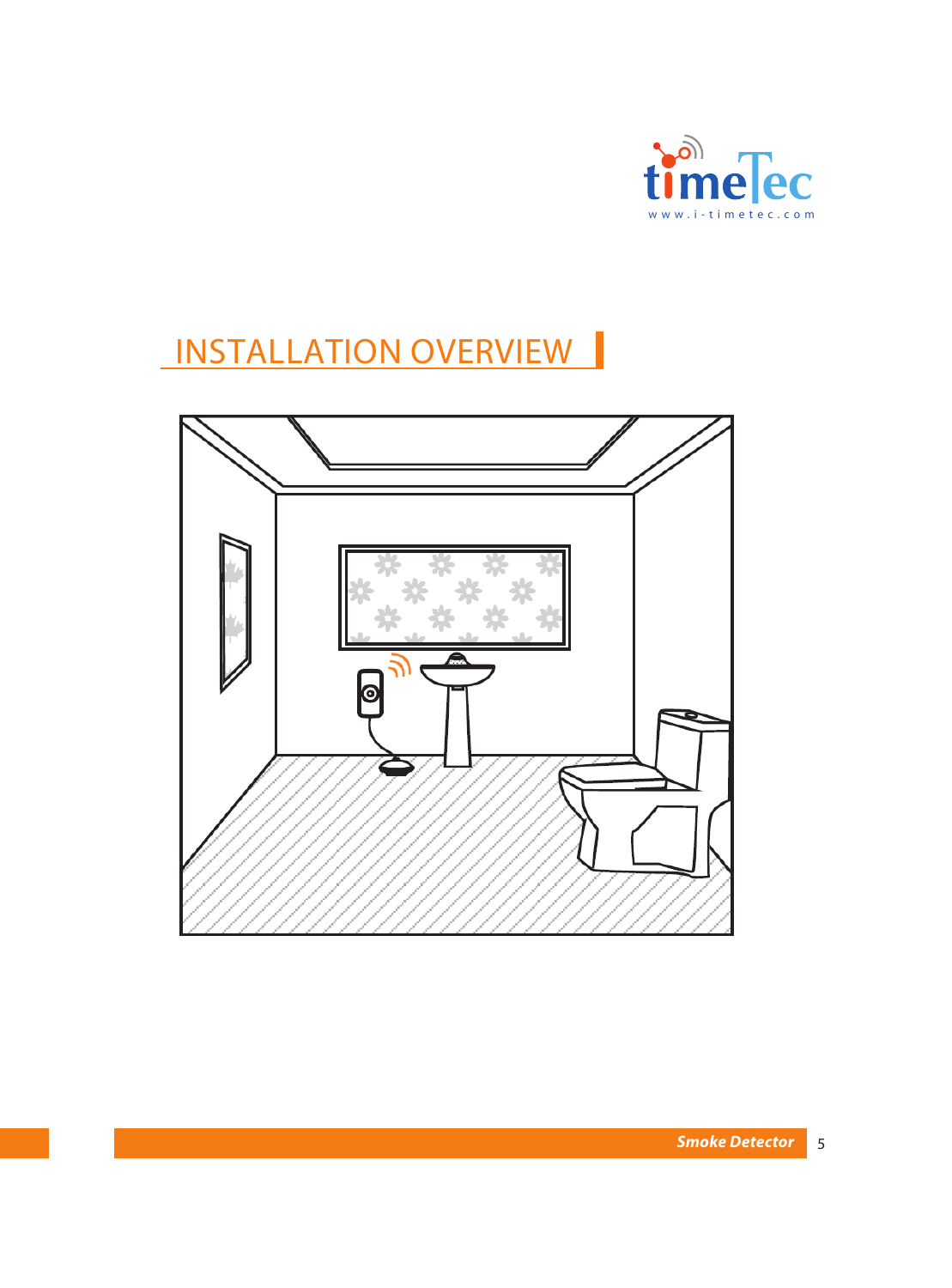

# INSTALLATION

#### **Step 1**

- Log in to your i-TimeTec App account on your smartphone.
- In the main menu page, select "+" to Add Device, then scan the QR code on the device.
- Add the device to the TimeTec Smart Gateway or TimeTec Smart Camera Gateway.



#### **Step 2**

• After the Water Leak Detector has been added, remove the insulation sheet to power the device.



#### **Step 3**

- Press the network button to connect the Detector to the Gateway. The indicator light will turn green once it has been successfully connected.
- Hold the network button for no less than 10 seconds to turn it off. Release the button to exit the network.
- For any network changes that are causing Detector connection failure, please exit the network and reconnect it again.

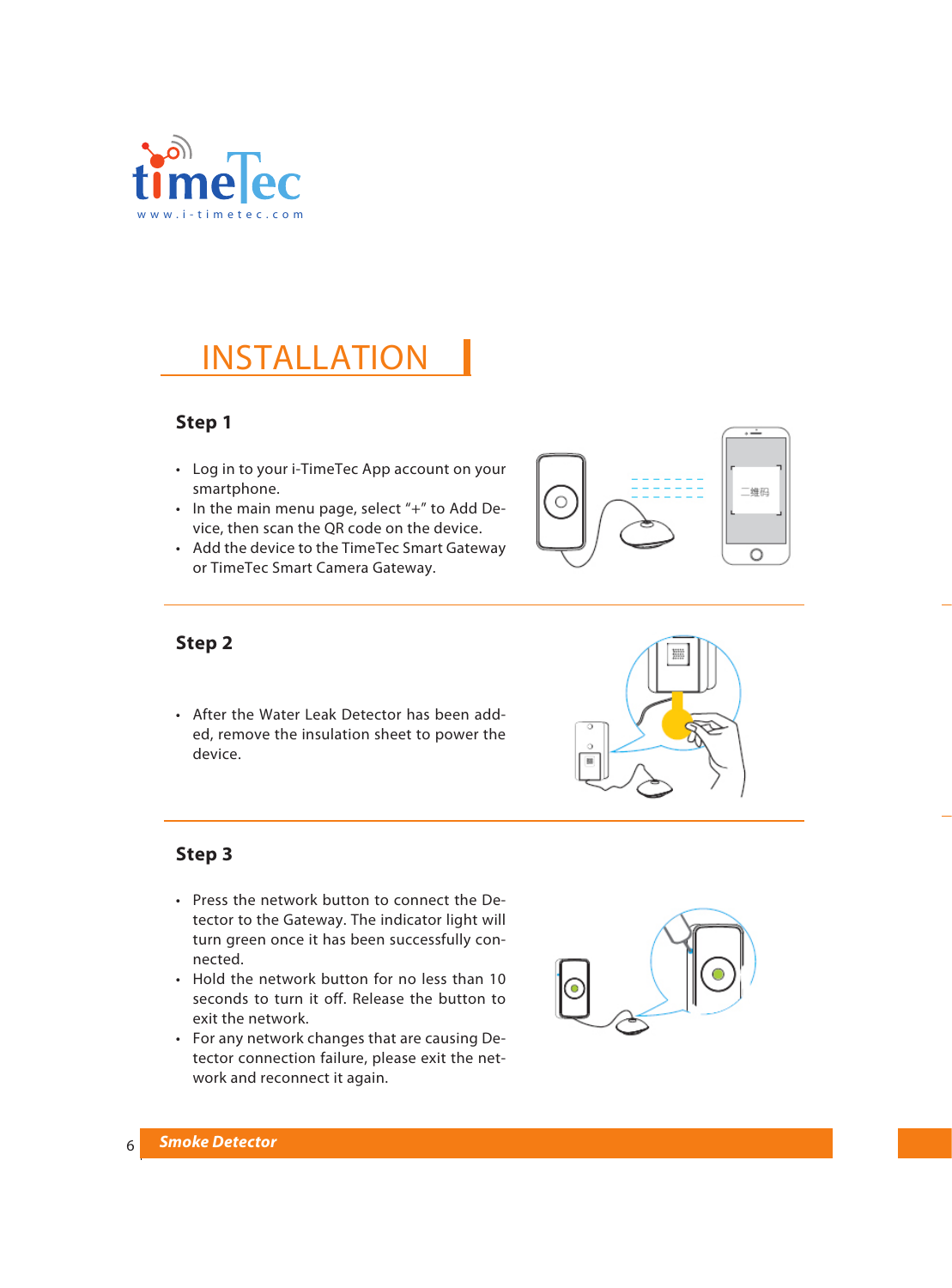

### **Step 4**

• Remove the back membrane from the double-sided tape, adhere the Device on the designated area.

### **Step 5:**

• Place the Detector at the installation base.